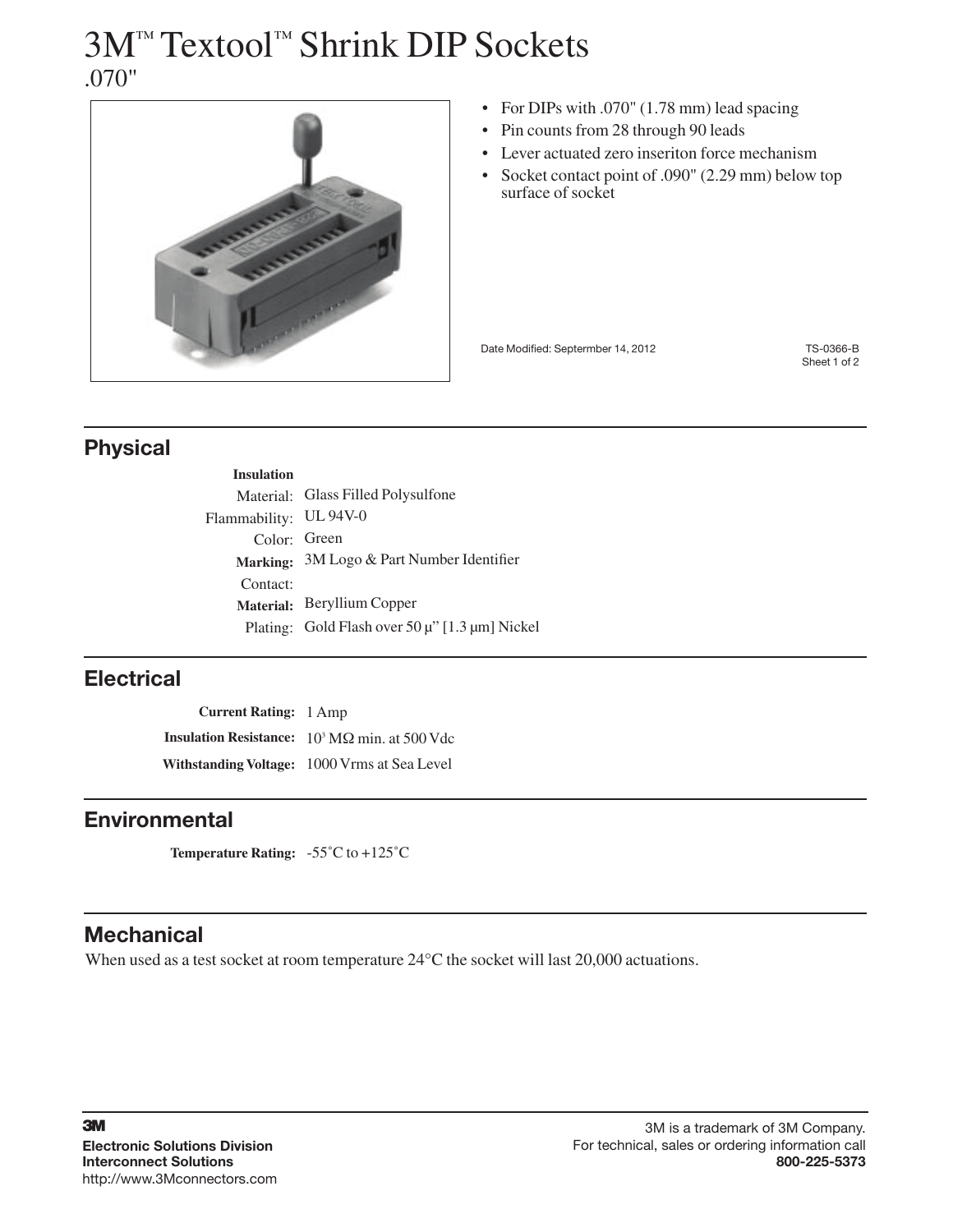# 3M™ Textool™ Shrink DIP Sockets .070"

|                         |               | <b>Dimensions</b> |                |                |                  |
|-------------------------|---------------|-------------------|----------------|----------------|------------------|
| <b>Contact Quantity</b> | A             | B                 |                | D              | E                |
| 28                      | $1.60$ [40.5] | $1.42$ [ 36.1]    | .70 [ 17.8]    | $.40$ [ 10.16] | $.91$ [23.14]    |
| 32                      | $1.73$ [44.0] | $1.56$ [39.6]     | $.70$ [ 17.8 ] | $.40$ [10.16]  | $1.05$ [26.67]   |
| 42                      | $2.10$ [52.9] | $1.90$ [48.5]     | $.90$ [ 22.9]  | $.60$ [15.24]  | $1.40$ [ 35.60 ] |
| 56                      | $2.57$ [65.4] | $2.40$ [61.0].    | 90 [22.9]      | $.60$ [15.24]  | 1.89 [48.01]     |
| 64                      | $2.90$ [72.5] | $2.68$ [68.0]     | $1.10$ [28.3]  | $.80$ [ 20.70] | $2.20$ [55.18]   |
| 90                      | $3.77$ [95.7] | $3.59$ [91.3]     | $1.23$ [ 31.3] | $.90$ [ 22.86] | 3.08 [78.32]     |



## Ordering Information

| <b>Socket Part Number</b>                                                | <b>Contact Quantity</b> | <b>Mating Receptacle Part Number</b>                                                       |
|--------------------------------------------------------------------------|-------------------------|--------------------------------------------------------------------------------------------|
| 228-1290-00-0602J                                                        | 28                      | 228-1290-XX-0602J                                                                          |
| 232-1291-00-0602J                                                        | 32                      | NOT AVAILABLE                                                                              |
| 242-1293-00-0602J                                                        | 42                      | 242-1293-XX-0602J                                                                          |
| 264-1300-00-0602J                                                        | 64                      | 264-1300-XX-0602J                                                                          |
| 256-1292-00-0602J                                                        | 56                      | <b>NOT AVAILABLE</b>                                                                       |
| 290-1294-00-3302J                                                        | 90                      | 290-1294-XX-0602J                                                                          |
| (1) Note: This socket is available only in black polyetherimide plastic. |                         | Contact Tail Length:<br>$XX = 09$ Solder Tail w/ flanges<br>= 29 Solder Tail w/out flanges |

### $\overline{3M}$ Electronic Solutions Division Interconnect Solutions http://www.3Mconnectors.com